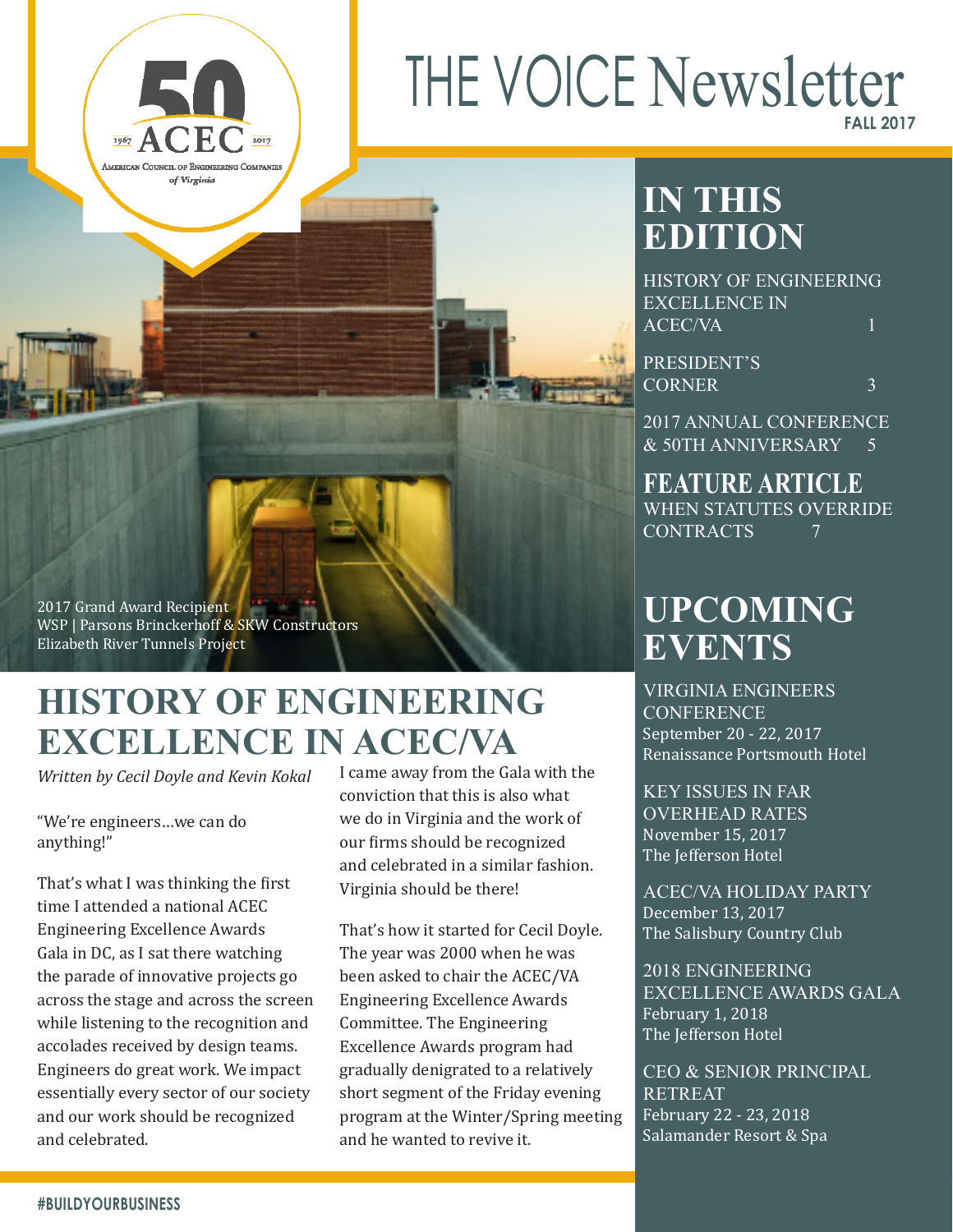# **2017-2018 BOARD OF DIRECTORS**

At the 2017 Annual Conference, the following slate of officers were inducted as the Board of Directors for the 2017-2018 fiscal year:

**PRESIDENT** Robert L. Burkholder, PE

**PRESIDENT-ELECT** Jeffrey N. Lighthiser, PE

**NATIONAL DIRECTOR** Paul E. Diggs, PE

## **VICE PRESIDENT EASTERN** Jeffrey W. Ganthner

**VICE PRESIDENT CENTRAL** Courtney A. Beamon

## **VICE PRESIDENT WESTERN** Paul P. Anderson

# **VICE PRESIDENT AT LARGE** Donald F. Booth

**SECRETARY** Gregory C. Ellen

**TREASURER** Jared B. Jamison

THIS NEWSLETTER IS PROUDLY PRINTED BY:



# **HISTORY OF ENGINEERING**

A few weeks after the Gala, the ACEC/VA Board convened in the offices of McKinney and Company for a strategic planning session. As chair of the Committee I floated an

## absolutely brilliant idea to the Board: How about ACEC/VA have its own Engineering Excellence

Awards Gala? It could be modeled after the national Gala, albeit on a reduced scale. Not only could we give our firms the proper recognition for their great work and their contribution to the building industry, but we could even make money! What a win-win concept!

Does the word skepticism come to mind? After everyone got back in their chairs from rolling on the floor, and after much discussion and knurling of teeth, the board agreed that the proposal had merit and the EEA committee could move forward on a trial basis.

We followed the ACEC guidelines to develop the program: schedule, project submission requirements, selection of judges, judging, etc. We promoted it extensively throughout the Commonwealth, both to member firms as well as non-members, as a recruiting tool. Firm leaders soon realized this could be an opportunity to enhance their relationships with their clients. Clients like to be associated with an award-wining project.

The first Gala was held at the downtown Richmond Omni. It was a black-tie optional event where we drafted a master of ceremonies from the local radio community and invited a guest speaker. Harry Kincaid, our former Executive Director, and I arrived early, set-up the easels and project boards, and waited. As the time approached only a few people had arrived. I was beginning to sweat the outcome. Maybe the skeptics were right? Suddenly people started arriving all at once. It was a great turnout and the entire event was successful.

The success of that first Gala gave us a strong foundation to build on in future years. Each year the event has been tweaked and enhanced to be responsive to the environment in which we were operating at the time. We have had some great speakers, including the Chief of the Corps of Engineers, Governor Baliles, and the President of Philip Morris. In 2010, the Gala venue was changed to the Jefferson Hotel, which took the event to a whole new level!

After many years of focusing the program on a prominent public figure, the EEA committee decided to make a change. We felt that since everyone was there to celebrate the projects that were submitted for the EEA competition, the event should highlight projects and design teams instead of "celebrities" giving speeches. Besides, it was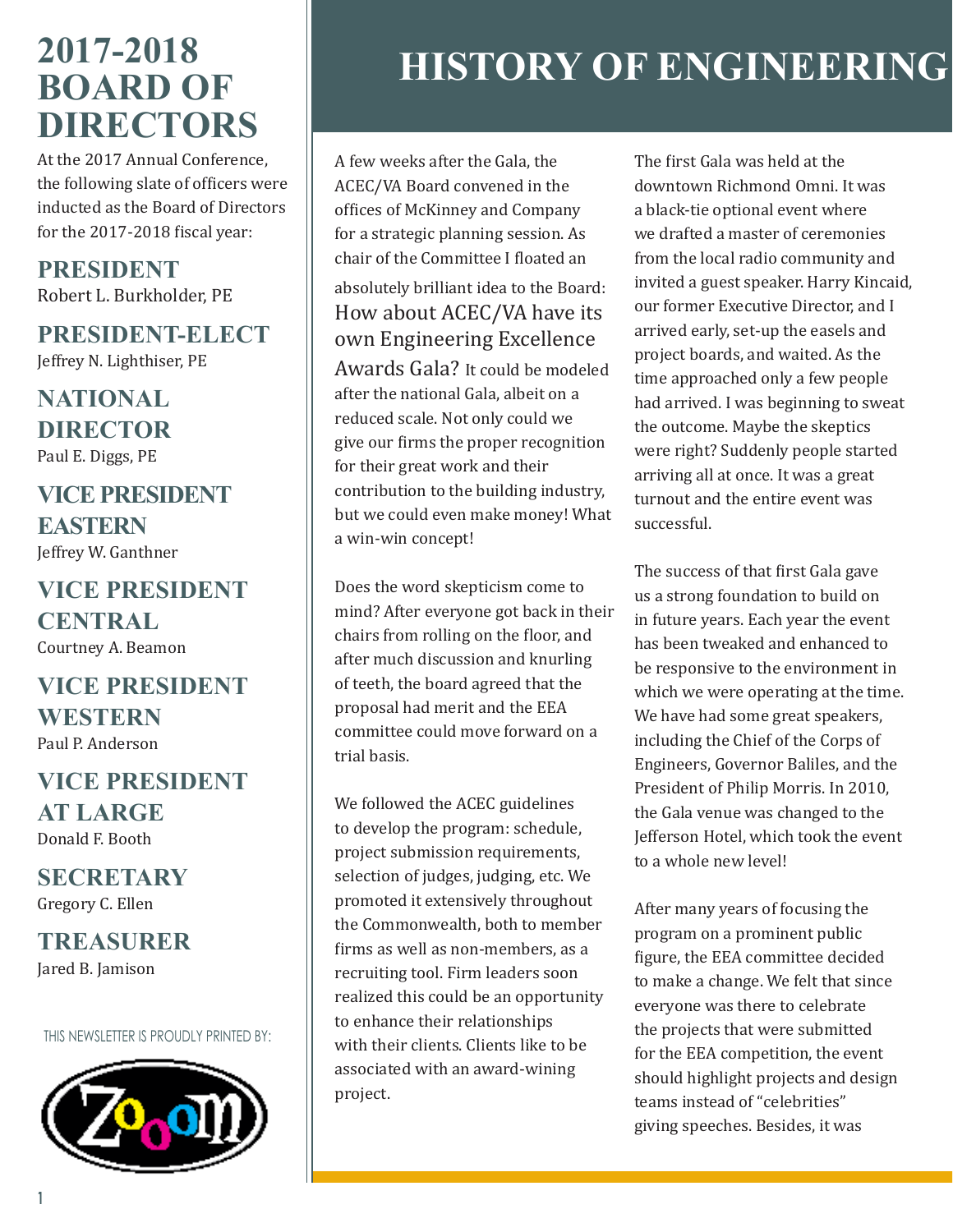# **EXCELLENCE IN ACEC/VA**

becoming more and more difficult to find "celebrities" that actually gave interesting speeches!

Another change that was made to enhance the program was the introduction of the Legislator of the Year Awards. The EEA committee, in conjunction with Reggie Jones, our legal counsel "on the hill", felt it was time to honor legislators who have played an important role in representing the Virginia engineering profession. So each year, we present an award to a legislator from the House and the Senate. The award winners are always honored to receive the award and genuinely enjoy the event.

Other enhancements to the program include The Rising Star Award and recognition of the class from the Emerging Leaders Institute (ELI).

The Rising Star Award was created by The Next Generation Committee to recognize any and all employees that make a successful engineering firm tick. The ELI program was designed to educate the up and coming leaders the best practices in running an engineering organization.

So while the program has evolved over the years, several constants have endured: the fact that engineers do great work, society is dependent on the work of engineers, and it needs to be recognized and celebrated. After all……

"We're engineers……..we can do anything!"



Disputes happen in the design and construction field. They cost time, money and diversion from your primary objectives. Let me give you a hand at resolving them either through my "Real Simple Mediation" process or by providing you with an experienced analysis of the dispute.

As Peter Drucker famously said "Don't solve problems- Pursue Opportunities". Let me work on your problems so you can pursue opportunities. Yes, I know, you are an engineer and your business is "solving problems". When you get in deep trouble you turn to your attorney and his clock starts t\$ck, t\$ck t\$ck. Maybe there is a middle, more rational way than jumping into the legal morass.

Give me a call or email (no cost-no obligation) and let's discuss the issues whether you have a potential claim against someone or one is pending against you. I would like to hear from you.

**Anderson Construction Mediation LLC** 10160 Staples Mill Road Glen Allen VA 23060 · 540.392.4429 Anderson.10@verizon.net . www.AndersonConstructionMediation.com

# **WELCOME TO OUR NEW EMERGING LEADERS INSTITUTE PARTICIPANTS**

**Peter Allen,** *Clark Nexsen*

**Creighton Barnes,** *Clark Nexsen*

**Peter (Pete) Bennett,** *DJG, Inc.*

**Jilian Breeden,** *Marshall Craft Associates, Inc.*

**Darren Curtis,** *DJG, Inc.*

**Tara Eschenfelder,** *Delta Airport Consultants, Inc.*

**Theron (T.R.) Fluker,** *Schnabel*

**Karen Hall,** *Stantec*

**Matthew (Matt) Haltiner,**  *Thompson Consulting Engineers*

**Benjamin Jackson,** *Froehling & Robertson, Inc.*

**Kellen Johnson,** *Draper Aden*

**Paul Johnston,** *Draper Aden*

**Jeff King,** *Brockenbrough*

**Joseph Lighthiser,** *Draper Aden*

**Abbe Little,** *Wiley Wilson*

**Gary Massoud,** *Wiley Wilson*

**Stephanie McAvoy,** *Mason & Hanger*

**Adam Meese,** *Mason & Hanger*

**Jessica Michael,** *Delta Airport Consultants, Inc.*

**Adam Mickiewicz,** *DJG, Inc.*

**Jesse Munden,** *Alliance*

**John Ozmore,** *DJG, Inc.*

**Jonathan Pickral,** *Brockenbrough*

**Brendan Quirk,** *Froehling & Robertson, Inc.*

**Noland Silman,** *Schnabel*

**Donald Smith,** *Schnabel*

**Brian Stanley,** *Dunbar Milby Williams Pittman & Vaughan, PLLC*

**Aaron Tice,** *Wiley Wilson*

**Georgana Turner,** *Clark Nexsen*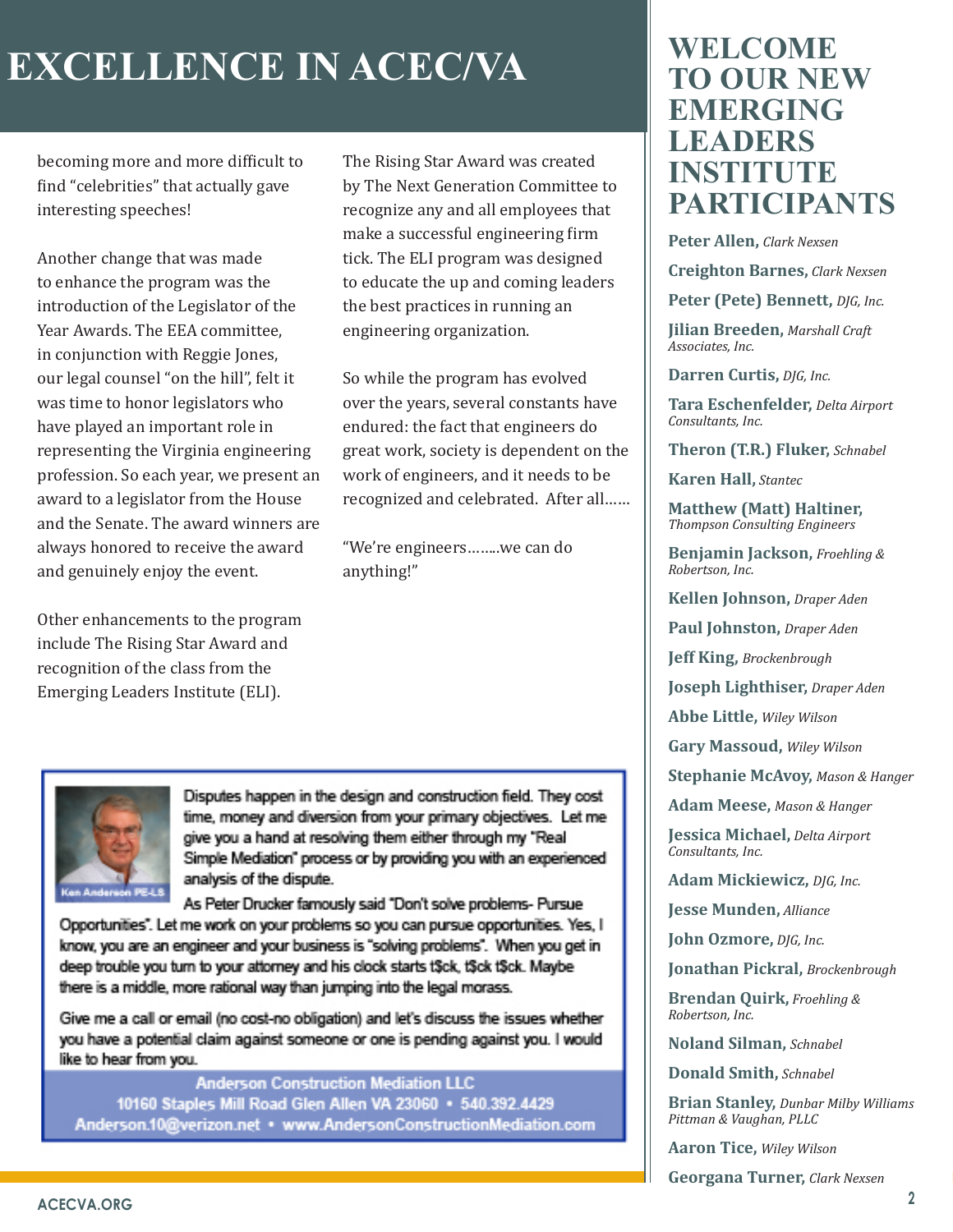# **ACEC VIRGINIA**



## **PRESIDENTS CORNER SEPTEMBER 2017**

How does an organization with only three paid staff members hold 30 events each year and offer a multitude of benefits to their members? With the aid of VOLUNTEERS! ACEC Virginia is fortunate to have a core group of individuals who generously volunteer their time – and who experience the benefits to themselves, their firms, and to the organization as a whole. Without these volunteers, the \$50,000 return on investment seen by many of our member firms would not be realized.

Their efforts and our goals for future events lead us to ask the question: what motivates someone to volunteer? With pay out of the equation, is it about "paying it

forward?" Is it about opportunities for personal and professional development? Both?

The plot of Catherine Ryan Hyde's novel, *Pay It Forward*, is about spreading goodwill from one to a few while creating a perpetual cycle of giving and receiving is rewarding and infectious. With ACEC Virginia, a great example of this type of positive experience is our Education Committee's involvement in K-12 STEM programs. The combination of passion for your profession and the desire to inspire (and be inspired by) our youth is not only rewarding to all, but exhilarating and fun – an enjoyable and refreshing break from the 'grind' we may find ourselves caught up in.

Through volunteerism, an individual

can gain new knowledge and experience, find a greater purpose, and feel personally rewarded. Often, volunteering provides a unique opportunity to obtain new professional skills and build your career. For example, participating on a committee such as the Advocacy or PAC Committee educates you on how government works, the potential threats to our profession, and how to communicate effectively with elected officials. Your involvement can offer opportunities to meet legislators at state and federal levels. Personally, I was initially apprehensive about walking the halls of the Congressional office buildings in Washington, D.C. to inform our elected officials of the ACEC Virginia positions relative to funding and proposed legislature. But, as one of a handful of members, I watched, listened, and quickly became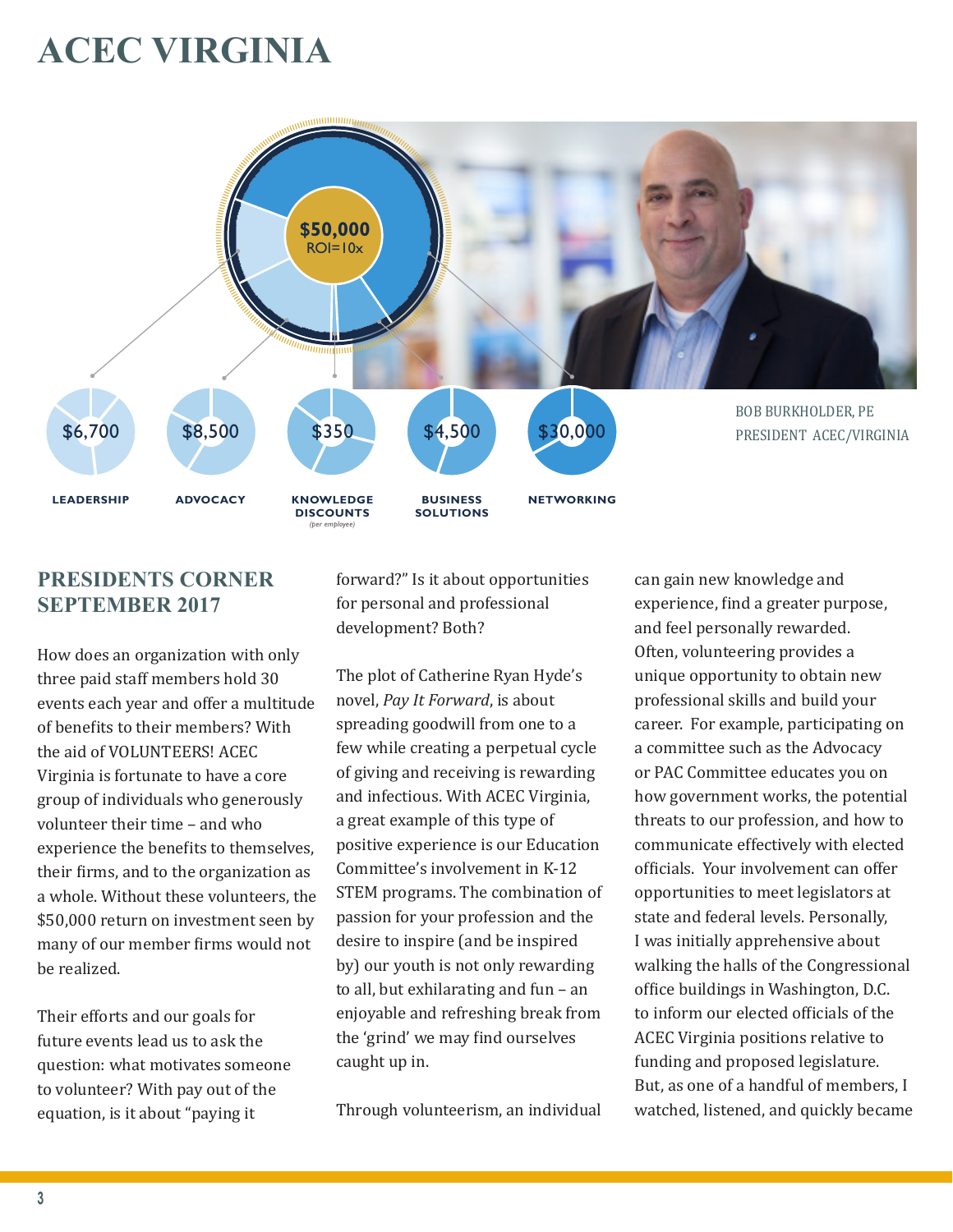## **PRESIDENTS CORNER CONT'D**

comfortable with jumping into each conversation. In addition to helping me grow with a new experience, this also demonstrates the importance of having volunteers in numbers. More can be accomplished, a sense of teamwork is established, and the demand on the individual is less.

Volunteering can also offer opportunities and challenges that may not be available elsewhere. Opportunities such as leadership roles and challenges such as writing (hopefully) inspiring articles. All kidding aside, I'm enjoying my time as President. I've learned so much in such short time and look forward to continuing to fulfill my obligations. Being involved at this level has been truly rewarding and is helping me continue my professional growth.

Interested in volunteering, but worried about the demands on your already limited time? First, chances are your firm is supporting ACEC Virginia through membership, so I consider approaching your leadership team to gain support for having time to volunteer. Second, we realigned our committees this year specifically to address the well-balanced work/ life scenario our volunteers need. Our goal is to increase the number of volunteers, reduce the demands on each, and generate even more impact in our industry. Finally, just try it! If you have the passion and are motivated to make a difference, you'll find the rewards are well-worth the time invested.

# **VOLUNTEER COMMITTEES**

Following the approval of the new bylaws at the 2017 Annual Conference

## **ADVOCACY COMMITTEE**

#### **CHAIR: TIM (T.A.) GROOVER**

This committee provides advocacy on behalf of the engineering industry and establish rapport with pertinent governmental agencies. Members of this committee represent ACEC/VA on the Joint Legislative Committee made of ACEC/VA and VSAIA.

## **EDUCATION COMMITTEE**

#### **CHAIR: JANET WEBSTER**

This committee provides continuing education for firm employees and promotes engineering in schools of the Commonwealth.

## **FINANCE COMMITTEE**

#### **CHAIR: JARED JAMISON**

This committee implements the financial policy established by the executive board, prepares the annual budget, and audits the accounts of the Council.

## **MEMBERSHIP COMMITTEE**

#### **CHAIR: CHADD YEATTS**

This committee pursues prospects to apply for membership, encourages current members to bring in new members, promotes attendance at meetings and events, and helps new members become involved in membership activities or committees.

## **POLITICAL ACTION COMMITTEE**

#### **CHAIR: DONALD BOOTH**

This committee develops funding opportunities for both the ACEC/ PAC and the Engineering Companies of Virginia PAC (ECV/PAC) to support advocacy efforts on the state and national level.

## **TRANSPORTATION COMMITTEE CHAIR: KURT ZEBLEY**

#### **CO-CHAIR: JULIE HARTMAN**

This committee works with state officials and keep members informed on transportation issues. It also works with staff to set up networking avenues with key VDOT personnel.

PERHAPS FILL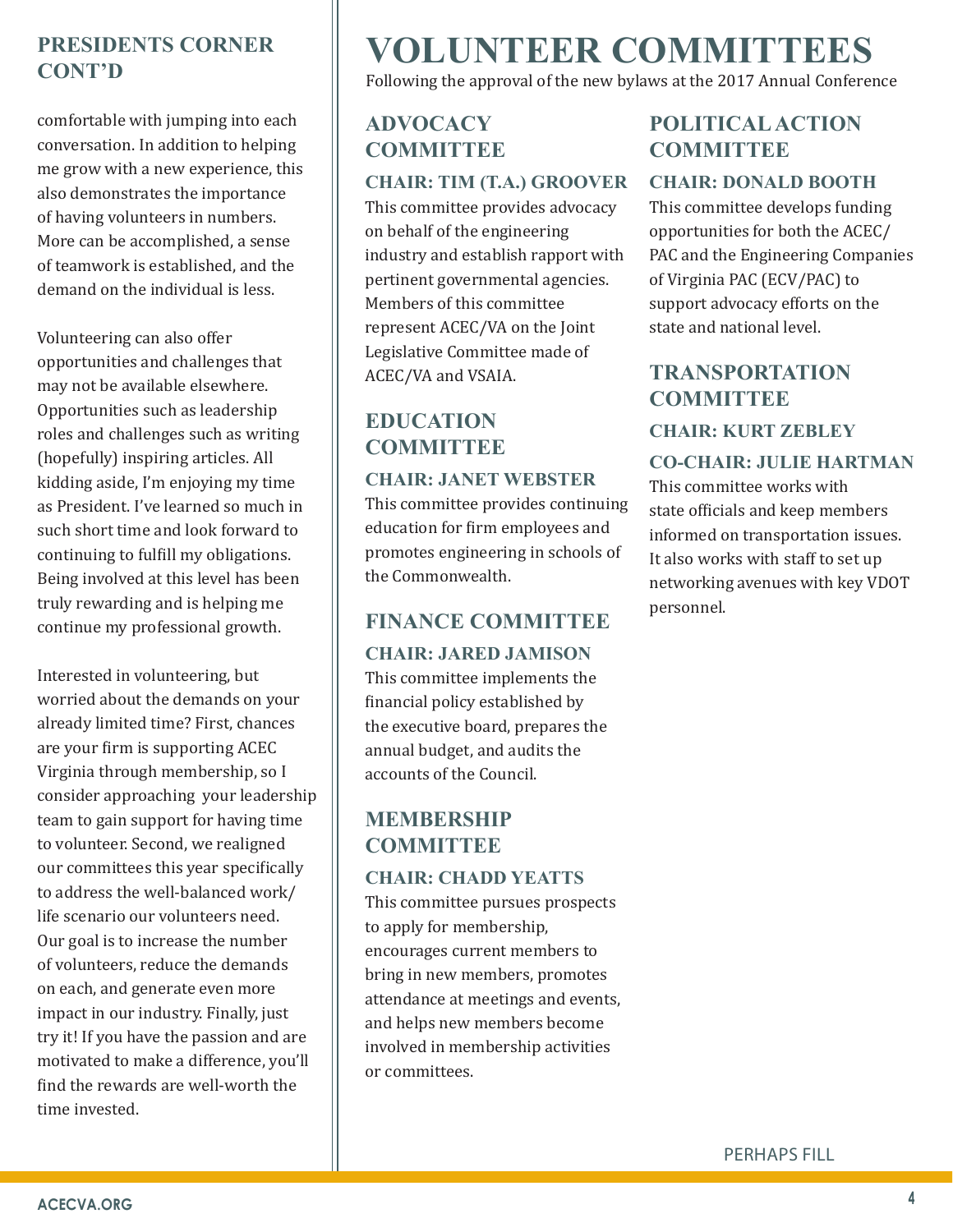# **\$50 FOR 50**

ACEC Virginia is celebrating 50 years of excellence, 50 years of service, and 50 years of business opportunities for our member firms, made possible because of the member firm dedication and contributions over the past 50 years!

We will be honoring the work and accomplishments of our member

## **YOU STILL HAVE TIME TO SIGN UP FOR KEY ISSUES IN FAR OVERHEAD RATES**

Is your firm in compliance with Federal Acquisition Regulations (FAR)? Sign up now for the November 15 one-day training, hosted by ACEC Virginia at their office in Richmond. This fast-paced, hands-on solutions-based course will be taught by Dan Purvine, President of A/E Clarity and chair of the ACEC Audit Subcommittee. The course will cover the most critical issues on how to keep your firm in compliance with FAR, how to develop an accurate indirect cost rate for your A/E firm, or perform a successful indirect cost rate audit.

Open only to ACEC member firms, this one-day live training costs \$350 and offers eight hours of CPE credit. Register at www.acecva.org/ events or contact Nancy Israel, ACEC Virginia, 804-477-6573 with your questions.

firm at a special 50th anniversary celebration during the 2018 Annual Conference at the Homestead. As we celebrate, we wish to recognize those, past and current, that have made ACEC Virginia the outstanding organization that it is today!

Details for the campaign will be unveiled later this fall!

#### **DBE ROUND ROBIN A SUCCESS!**

Engineering firms, VDOT personnel, and DBE firms came together on September 7 to network in a round robin format, providing exclusive one-on-one time with VDOT selection committee members and Primes!

Our goal for this event was to provide the networking engineering firms needed so they would have options when building their team for RFP responses. The Round Robin also gave DBE firms the opportunity to "strut their stuff"



so the engineering firms and VDOT selection committee members could see their value.

Participants agreed that the modified format worked well and provided excellent exposure for DBE firms. They also enjoyed the change in venue to The Jefferson Hotel. When asked if they would recommend this event to others, we received a resounding yes from participants!

Quote of the day from a DBE firm, "I was able to accomplish a month's worth of networking in one day!"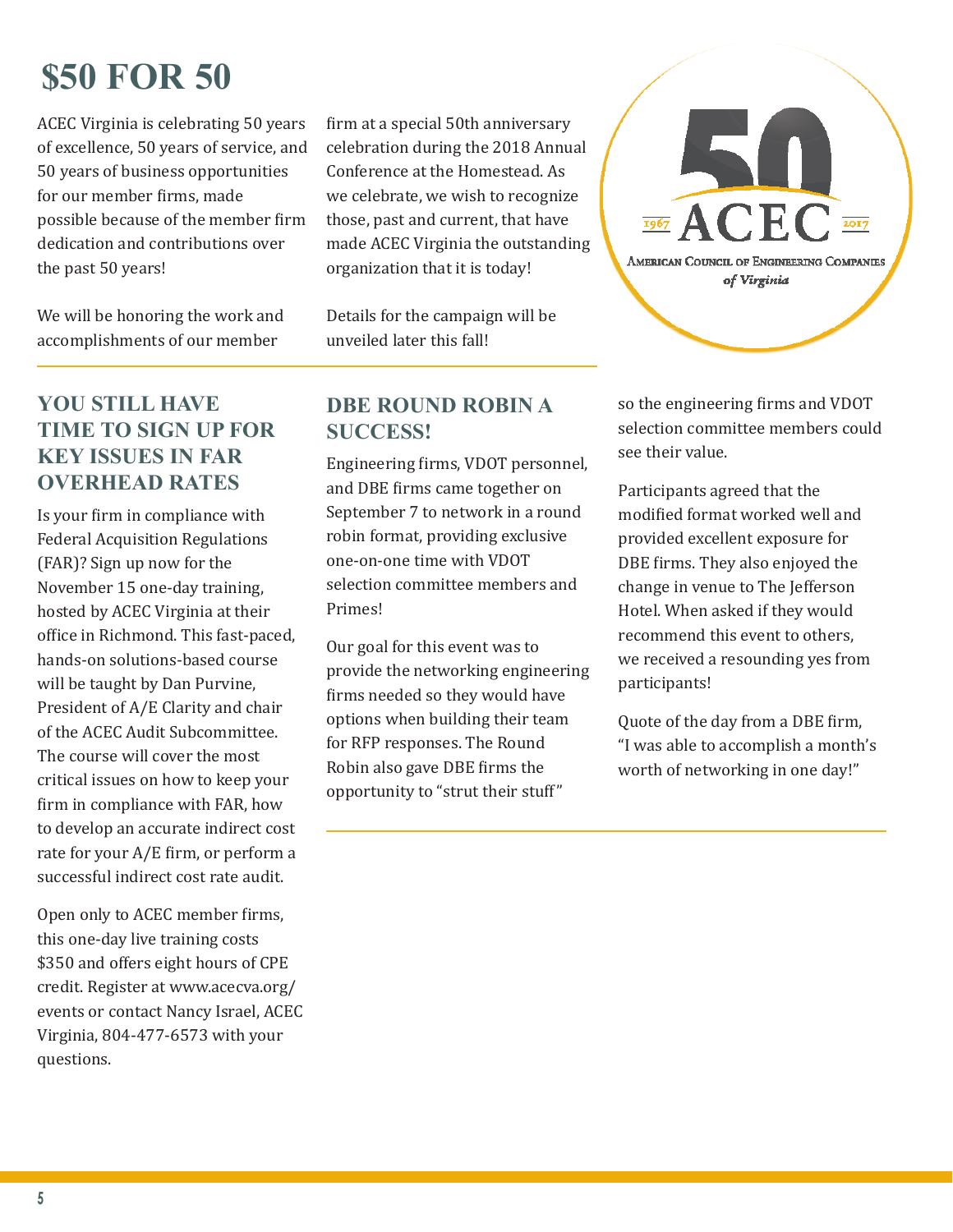

#### **LEADERSHIP LESSONS FROM THE C-SUITE**

Over the last six years, Coughlan has conducted more than 30 unscripted, on-stage interviews with executives from a variety of industries. Guests have included PGA Tour Commissioner Tim Finchem, Fortune 500 CEOs including Michael Dan of Brink's and John Luke of MeadWestvaco and successful entrepreneurs including Shawn Boyer of Snagajob and Shane Emmett of Health Warrior. In this interactive session, he will translate the key lessons these leaders have shared on strategy, marketing, culture, innovation and product development for the benefit of participants.

### **PROBLEM SOLVING THROUGH PERSPECTIVE TAKING**

Do you truly understand the perspectives of those who work for you and with you? Can you accurately gauge the perspectives of your most valuable customers? Has a supplier or business partner recently taken an action that surprised you or caused some disruption to your business? In this interactive session, Coughlan will take a deep look at the importance of perspective-taking, distinguishing it from related concepts including empathy and social awareness through role-play scenarios and exercises.

**Richard Coughlan** is an award-winning educator who has delivered engaging talks to academic and professional audiences across three continents over the last twenty years. In addition to his role on the faculty at University of Richmond, he serves as a keynote speaker, strategic advisor and facilitator for a variety of corporate and non-profit clients. His views on business and business education appear regularly in national media outlets and his research has been published in leading academic journals.

**The Homestead**

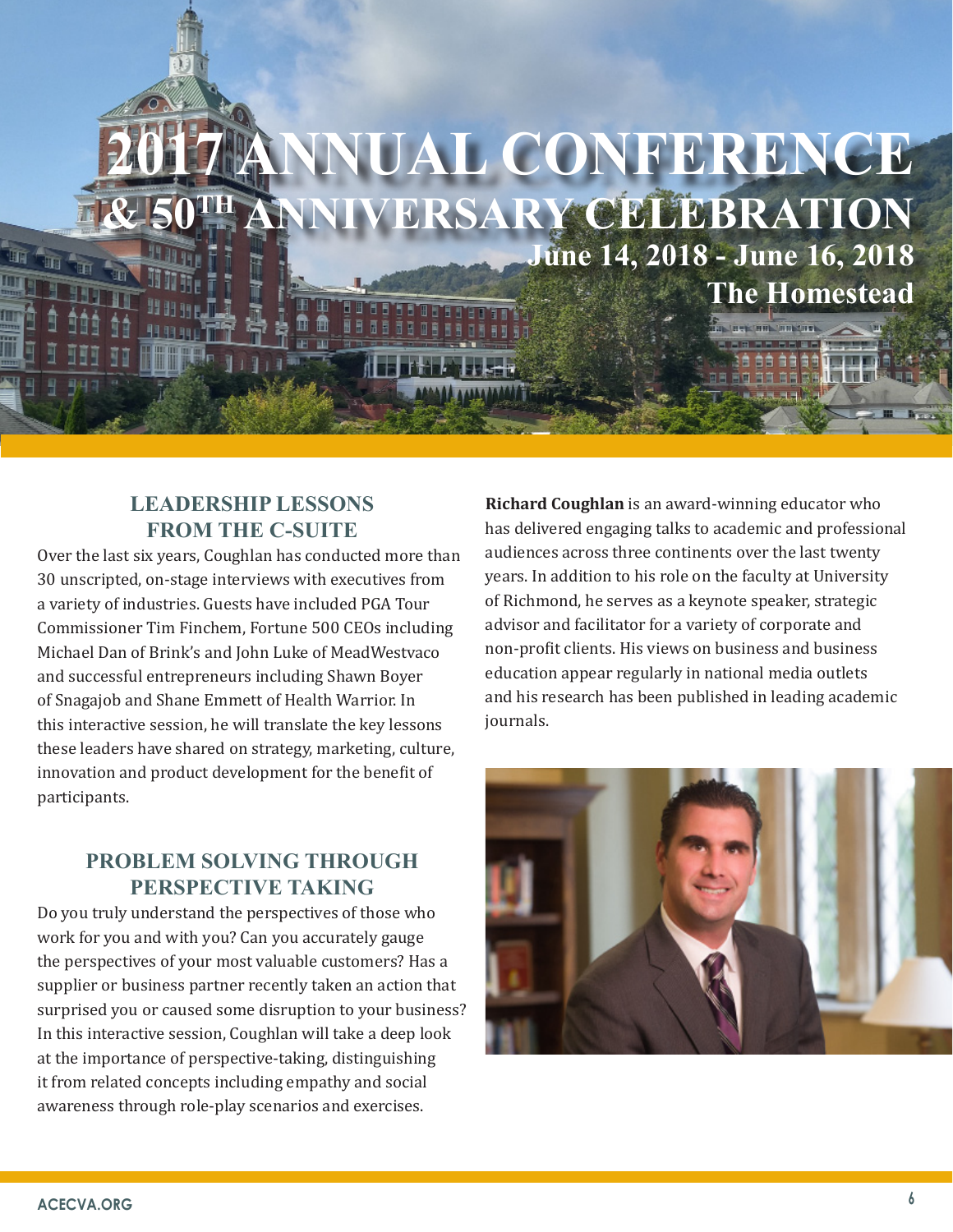# **WHEN STATUTES OVERRIDE CONTRACTS**

# **WRITTEN BY STEPHEN F. ANDREWS, ESQ. AND J. BRANDON SIEG VANDEVENTER BLACK LLP**

*The following article was written by Stephan F. "Hobie" Andrews and J. Brandon Sieg of the law firm Vandeventer Black LLP in Richmond, Virginia. They devote a substantial portion of their practice to the representation of design professionals in the Mid-Atlantic and beyond.*

our professional liability insurance coverage and hold firms accountable for a catalog of frightening claims and damages. When negotiating a contract with a state agency or other public body in Virginia, have you ever encountered language such as:





We see them all the time:<br>provisions that might compromise overreaching indemnity

The A/E, including its consultants, shall defend, indemnify and bear all loss, expense (including reasonable attorney's fees) and damage from any cause whatsoever arising out of, incidental to, or in connection with the performance of the Contract. A/E shall defend, indemnify and hold harmless the Agency, its agents, Lenders, officers and employees from all claims, demands, expenses, penalties, costs and judgments made, claimed or recovered against the Agency from any cause whatsoever, arising out of, incidental to, or in

connection with the performance of the Contract whether or not due to any act of its employees,

servants or agents and whether or not due to any act of omission or commission, including negligence of the Agency.

What does it mean, and why is it a problem?

#### **WHAT FACTS MIGHT TRIGGER THIS INDEMNITY PROVISION?**

Imagine the following scenario: the Contractor fell behind schedule early in a project, and the Owner is growing impatient with delays. Assume that a concrete subcontractor claims to have identified some ambiguity in your specifications for the concrete foundations. Unfortunately for you, these ambiguities are raised in a stack of submittals that the Contractor provides late on a Friday afternoon of a holiday weekend. The following week the Contractor tells the Owner that you are contributing to the delay by responding too slowly to submittals. You tell the Owner that you need more time to fully understand and evaluate the issues raised by the concrete subcontractor.

The Owner, tired of delays and anxious to occupy the project, instructs the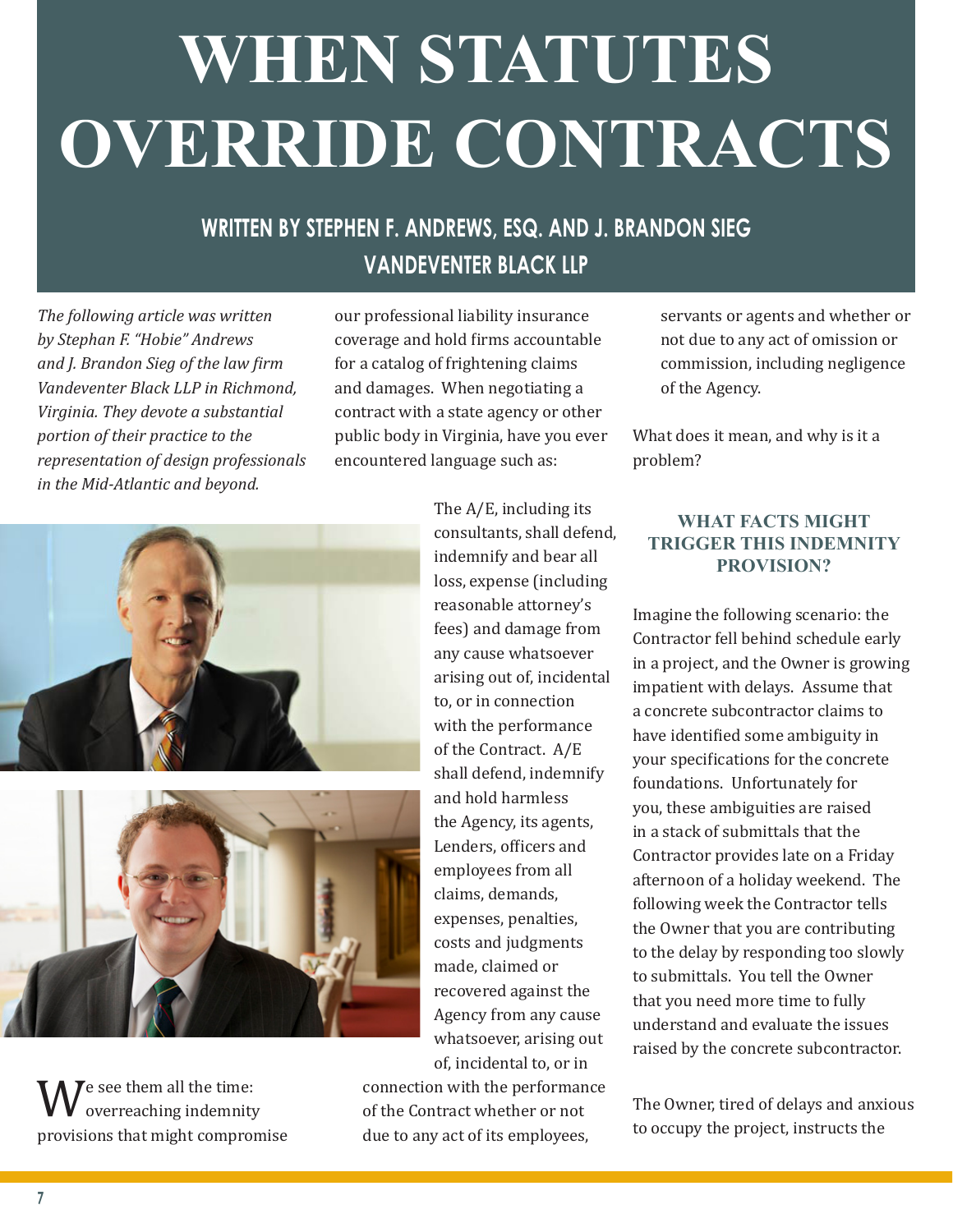Contractor to work out the issues with the subcontractor. After construction is completed, there is a structural failure resulting in personal injury and a lawsuit against your client, the Owner. Further investigation confirms that your specifications were correct and that the entire issue arose from the Contractor's and subcontractor's efforts to "work out" the problem and keep the project on schedule.

How might the indemnity provision above affect a claim by the owner against you under these facts?

#### **IN GENERAL, ASSUME THAT THE TERMS OF YOUR CONTRACT WILL BE ENFORCED**

In Virginia, courts will strictly enforce the language of a written agreement. By agreeing to terms similar to

*AN UNDER* 

*APPRECIATED* 

*STATUTE* 

*FAVORING* 

*A/ES WHO* 

*CONTRACT* 

*WITH "PUBLIC* 

*BODIES" IN* 

*VIRGINIA*

this indemnity agreement, you are essentially saying that the Agency can look to you to reimburse the cost of any claim or judgment awarded against the Agency, even if you can prove that the Agency was partially at fault. In the hypothetical above, the contract indicates that the Agency may have a viable indemnity claim

provision as a link to your liability.

Furthermore, because you are agreeing to indemnify the Agency even if you are not negligent, it is likely that your professional liability insurance carrier will deny coverage for this claim.

#### **HOW TO MODIFY THE INDEMNITY AGREEMENT**

For all of the reasons above, it is important to agree to acceptable language when you negotiate your contract with your clients. A significant problem with this particular indemnity agreement is that it applies "whether or not due to" the negligence of the A/E or any act of the Agency or its employees, servants or agents, "including negligence of the Agency."

> A practical solution is to replace this language with something along the lines of the following:

… A/E shall indemnify and hold harmless the Agency, its officers and employees from all damages, costs and expense (including reasonable attorneys' fees and defense costs), to the extent

arising out of the negligent acts, errors or omissions, recklessness or intentionally wrongful conduct of the A/E in performance of this Contract.

Such language will limit your duty to indemnify and hold harmless the Agency to claims that arise from your own negligence or wrongdoing and more nearly assure the maintenance of professional liability insurance coverage. By making these edits, you will preserve your defense in the above hypothetical to argue that you did nothing wrong.

If you have negotiated many contracts for A/E services, then the analysis above should be familiar to you. But things get more complicated if you are negotiating with a public body.

#### **WHAT IF THE PUBLIC BODY REJECTS YOUR EDITS?**

It is easy to feel like you have unequal bargaining power when negotiating a contract with a public body. You may still be in the honeymoon phase of having just been selected for the project, and you are concerned when the public body refuses to accept what you think is a justifiable allocation of risk on your project.

As to indemnity provisions, you have a strong fall-back position. The Code of Virginia appears to prohibit the kind of broad indemnity agreement identified above:

Any provision contained in any contract relating to the planning or design of a building, structure or appurtenance thereto . . . or any provision contained in any contract relating to the planning or design of construction projects other than buildings by which the architect or

against your firm even though your firm did nothing wrong – there is no "negligence" trigger in the indemnity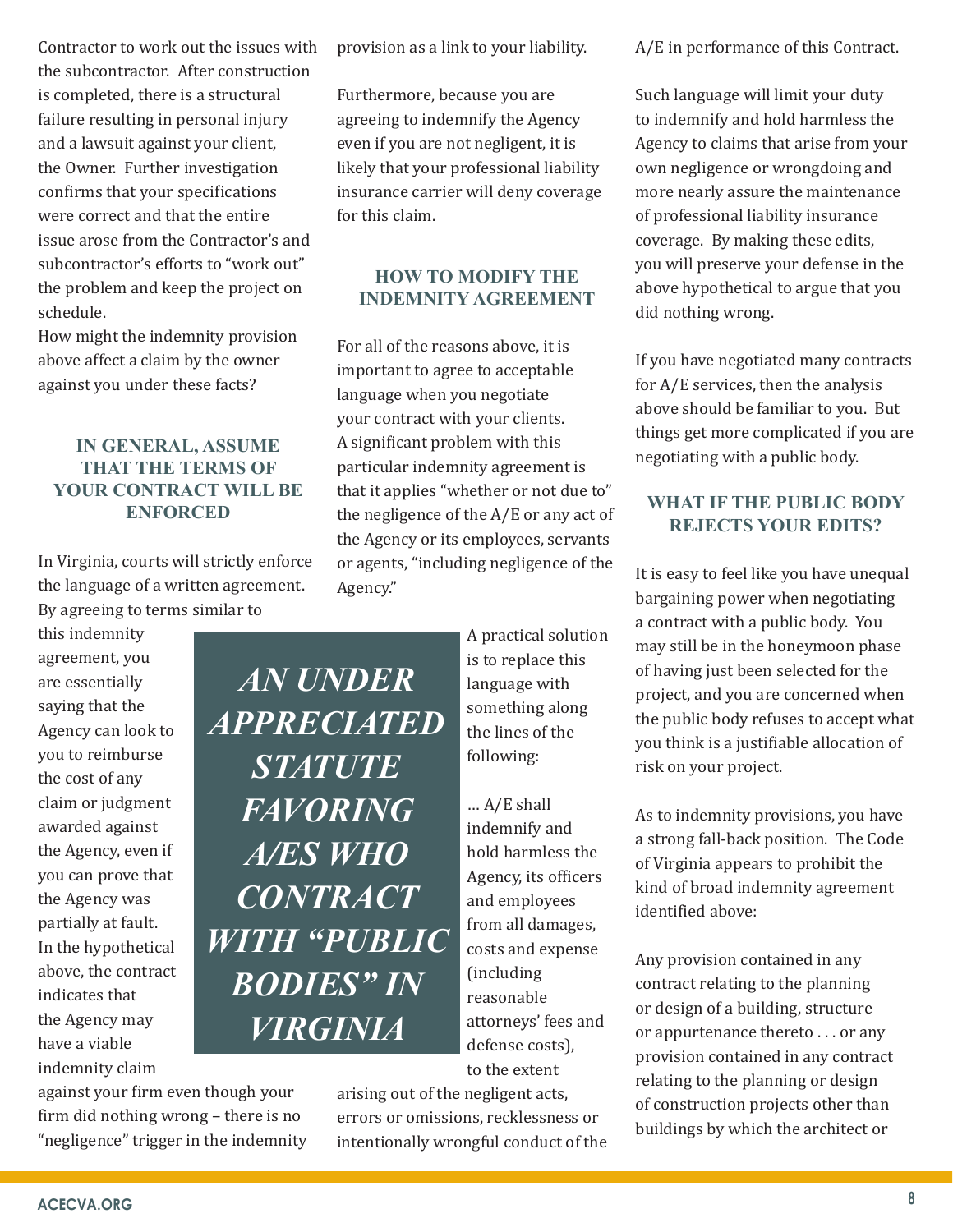# **WHEN STATUTES OVERRIDE CONTRACTS**

professional engineer performing such work purports to indemnify or hold harmless another party to the contract against liability for damages arising out of bodily injury to persons or damage to property suffered in the course of the performance of the contract, caused by or resulting solely from the negligence of such other party, his agents or employees, is against public policy and is void and unenforceable.

This section shall apply to such contracts between an architect or professional engineer and any public body as defined in § 2.2-4301. Every provision contained in a contract between an architect or professional engineer and a public body relating to the planning or design of a building, structure or appurtenance thereto . . . or relating to the planning or design of construction projects other than building by which the architect or professional engineer is performing such work purports to hold indemnify and hold harmless the public body against liability is against public policy and is void and unenforceable. This section shall not be construed to alter or affect any provision in such a contract that purports to indemnify or hold harmless the public body against liability for damage arising out of the negligent acts, errors or omissions, recklessness or intentionally wrongful conduct of the architect or professional engineer in the performance of the contract. …

Va. Code § 11-4.4 (emphasis added).

This statute may have flown under the radar—there are no reported cases interpreting it. A plain reading indicates, however, that a public body cannot require you to indemnify claims arising from the public body's own negligence. Such indemnity provisions are "void" and unenforceable. Moreover, the statute establishes limits on the scope of any A/E indemnity obligation.

Bringing this statute to the public body's attention may help persuade the public body to narrow the scope of an indemnity provision. And even if the public body insists on broader language, you have put the public body on notice that its preferred language is not enforceable.

**WHAT IS A "PUBLIC BODY"?** The term "public body" is defined in Va. Code § 2.2-4301 as:

Any legislative, executive, or judicial body, agency, office, department, authority, post, commission, committee, institution, board or political subdivision created by law to exercise some sovereign power or to perform some governmental duty, and empowered by law to undertake the activities described in this chapter [Virginia Public Procurement Act]. "Public body" shall include (i) any independent agency of the Commonwealth, and (ii) any metropolitan planning organization

or planning district commission which operates exclusively within the Commonwealth of Virginia.

If you are negotiating a public contract in Virginia under Virginia's Public Procurement Act, then chances are you are negotiating with a "public body" and the statutory limitations to indemnity agreements will apply.

#### **CONCLUSION**

It is always best to ensure that the written terms of your contact reflect an agreement you can live with. But if a public body in Virginia refuses to negotiate an appropriate balance of risk in its indemnity provision, Va. Code § 11-4.4 may provide an alternate argument to help prevent you from indemnifying the public body for its own negligence or for an overly broad indemnity obligation not covered by available insurance coverage.

The authors may be contacted at 804 237 8800 or by email at sandrews@vanblacklaw.com, jwalker@vanblacklaw.com, or bsieg@ vanblacklaw.com.